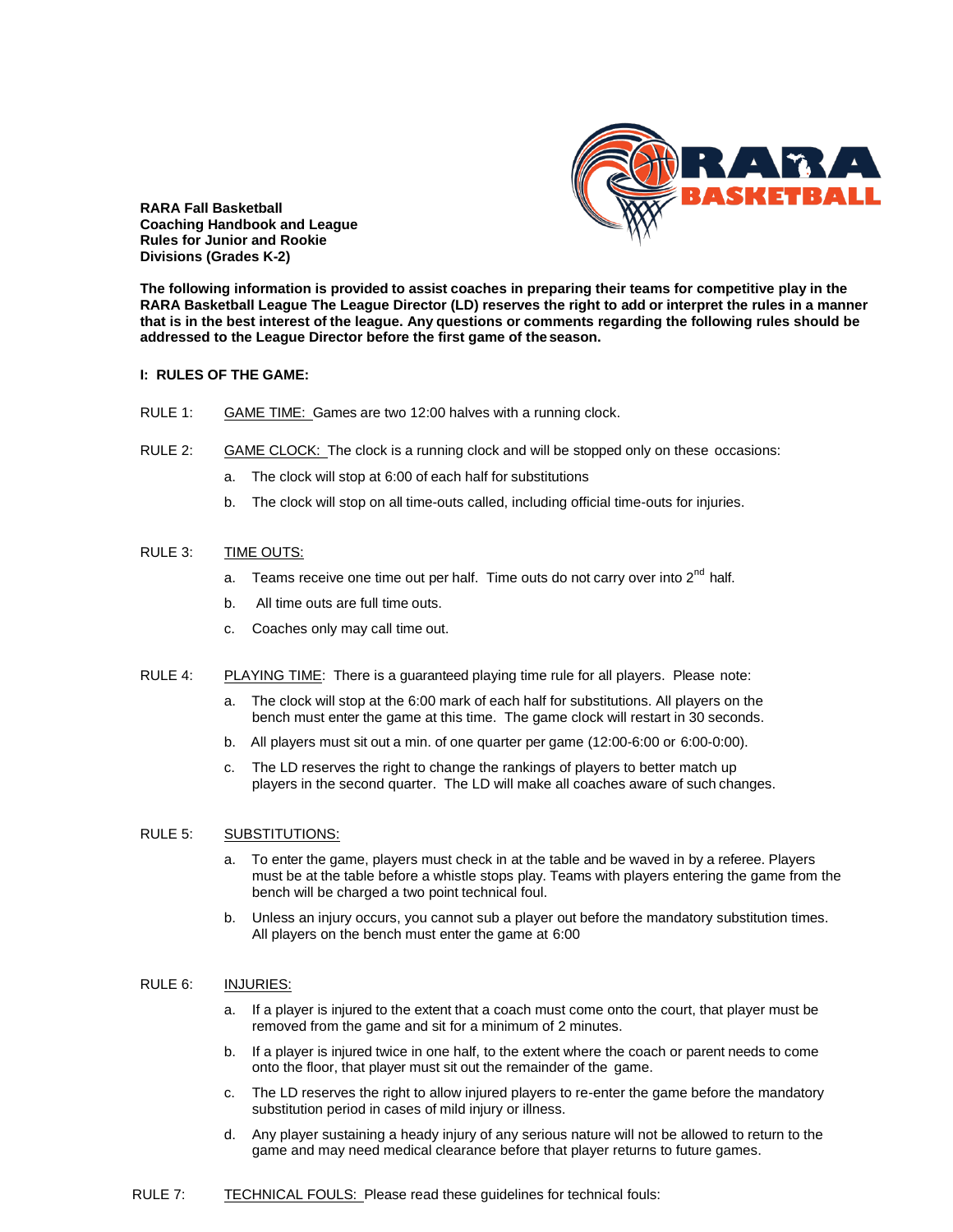- a. Points for technical fouls are automatic two points, except where outlined below (c, d and e)
- b. Players who receive two technical fouls in a season for unsportsmanlike conduct will be subject to dismissal from the league.
- RULE 8: PRESSING: Teams cannot press at any point in the game.

# RULE 9: DEFENSIVE RULES:

- a. Players cannot steal the dribble at any point in the game.
- b. Teams must play man-to-man all game long.
- c. In the event a player has picked up his dribble and the defender reaches in, it will be called as a delay of game warning on the first occurrence and a personal foul on the defender every time after the warning.
- d. Players can steal the pass and block shots at any time.

### RULE 10: HOUSE RULES: Please note the following:

- a. Free-Throw line for this age will be 8-feet.
- b. Team benches are reserved for players of current game only. Players from other teams, parents or spectators are not allowed. Only two coaches per team may sit on the bench.
- c. Junior and Rookie Division uses size 27.5 ball.
- d. Teams will be given a minimum five minutes to warm up.
- e. Teams should warm up opposite their benches.
- f. Coaches are welcome to meet with their teams outside of scheduled league practices, however, by doing so you assume full liability for your meeting.
- g. All other MHSAA rules apply